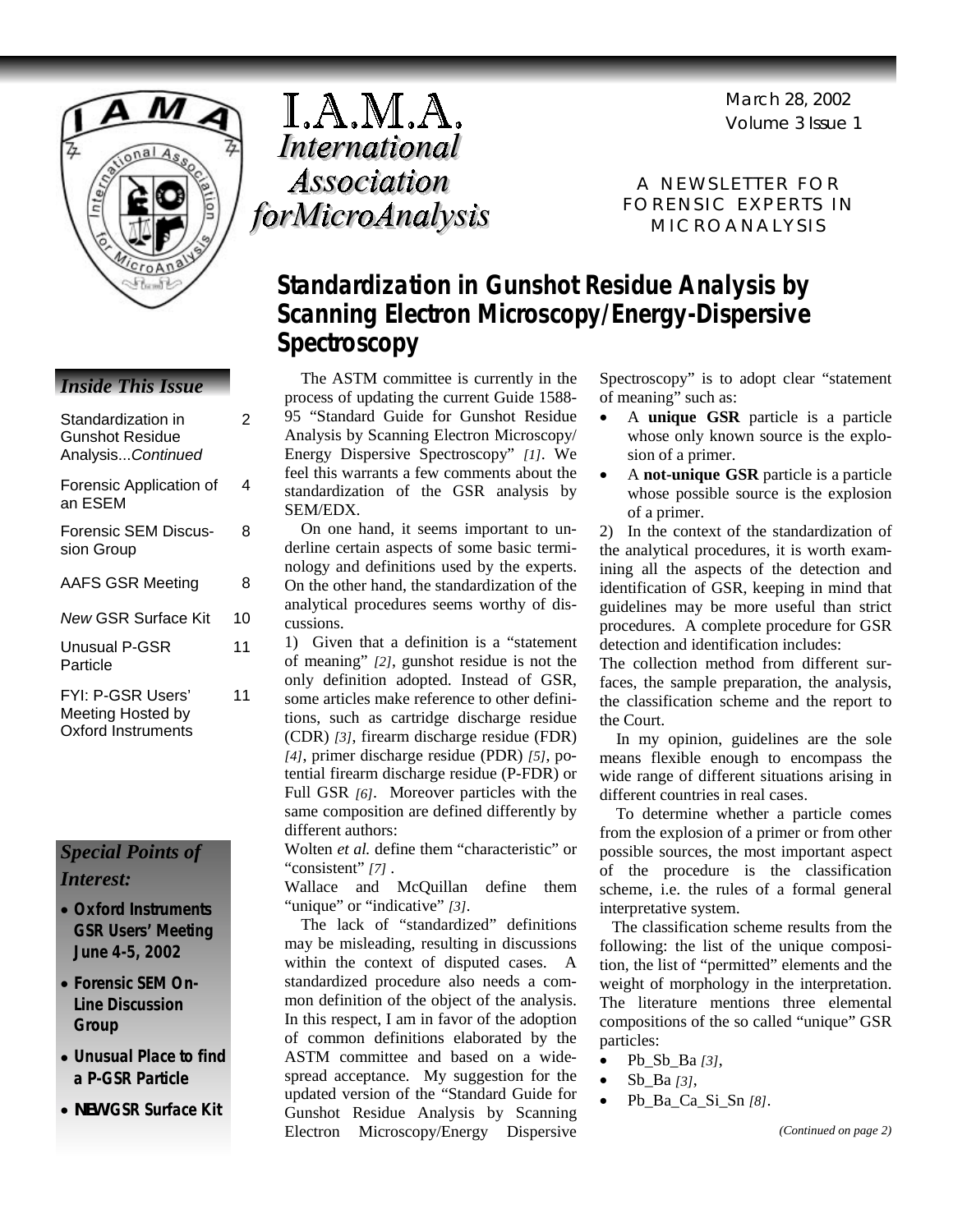Page 2



Lead and Barium IAMA Collection

### **Science is the great antidote to the poison of enthusiasm and superstition.**

### **Adam Smith (1723-90) Scottish economist. The Wealth of Nations, 1776**



Lead, Barium and Antimony IAMA Collection

## **Standardisation in Gunshot Residue Analysis...** *Continued*

*(Continued from page 1)* 

Compositions from lead-free primers like spherical Ti\_Zn particles *[9]* may well be included within this list.

 A list of "permitted" elements precluding firearm origination is reported in the current Guide 1588-95. One or several of the following and only the following elements may also be present:

Si, Ca, Al, Cu, Fe, S, P (rare), Zn (only if Cu is also present), Ni (rare and only with Cu and Zn), K and Cl.

 The list should be modified as to comply with the one proposed by Wallace and McQuillan *[3]*. Significant problems arise from the "GSR-similar particles" produced by pyrotechnic devices and by vehicle brakes. In the first case, the presence of Cl, Cu and Mg should be carefully taken into account *[10-11]*. In the second case the presence of Fe may suggest to rule out a particle as a GSR *[11-13]*.

> *Further, the particle(s) found on a specific surface should be compared with those of the crime under investigation whenever possible.*

 This case specific or case-by-case approach is closer to what the court is interested in *[14]*. Particles containing elements other than the permitted accompanying elements are classified as inconsistent with firearms discharge unless the relevant element is present in the discharge residue from the gun and/or ammunition used in the crime.

 The weight of morphology in the interpretation is maybe the most critical aspect of the classification scheme *[15]*.

 The current Guide 1588-95 mentions that a particle having "crystalline morphology… defined shapes with sharp corners…would not be classified as GSR" and ".... morphology...can vary greatly and should therefore be considered only a secondary criterion for identification...". It is desirable in the future to recommend the investigation of the spheroidal shape and/or of the condensate morphology exhibiting molten features and, if necessary, of the distribution of the elements *[16]*: This in order to exclude

an origin difference from the cooling of molten material. Surface homogeneity is more important than morphology to rule out particles produced by aggregation.

### **References**

*[1]* B. MacCrehan, J.A. Buscaglia, New ASTM standard guide for gunshot residue analysis by scanning electron microscopy/ energy-dispersive spectroscopy, IAMA Newsletter 2, *2*, (2001) 9.

*[2]* American Society for Testing and Materials. Standard definitions,  $8<sup>th</sup>$  ed. Philadelphia: ASTM, 1994.

*[3]* J.S. Wallace, J. McQuillan, Discharge residues from cartridge-operated industrial tools, J. Forens. Sci. Soc. 24 (1984) 495- 508.

*[4]* J. Flynn, M. Stoilovic, C. Lennard, I. Prior, H. Kobus, Evaluation of x-ray microfluorescence spectrometry for the elemental analysis of firearms discharge residues, Forensic Sci. Int. 97 (1998) 21-36.

*[5]* P. Bergman, E. Springer, N. Levin, Hand grenades and primer discharge residues, J. Forens. Sci. 36 (1991) 1044-1052.

*[6]* J. Lebiedzik, D.L. Johnson, Rapid search and quantitative analysis of gunshot residue particles in the SEM, J. Forens. Sci. 45 (2000) 83-92.

*[7]* G.M. Wolten, R.S. Nesbitt, A.R. Calloway, G.L. Loper, P.F. Jones, Particle analysis for the detection of gunshot residue. I: Scanning electron microscopy/ energy dispersive X-ray characterization of hand deposits from firing, J. Forens. Sci. 24 (1979) 409-422.

*[8]* A. Zeichner, N. Levin, More on the uniqueness of gunshot residue (GSR) particles, J. Forens. Sci. 42 (1997) 1027-1028.

*(Continued on page 3)*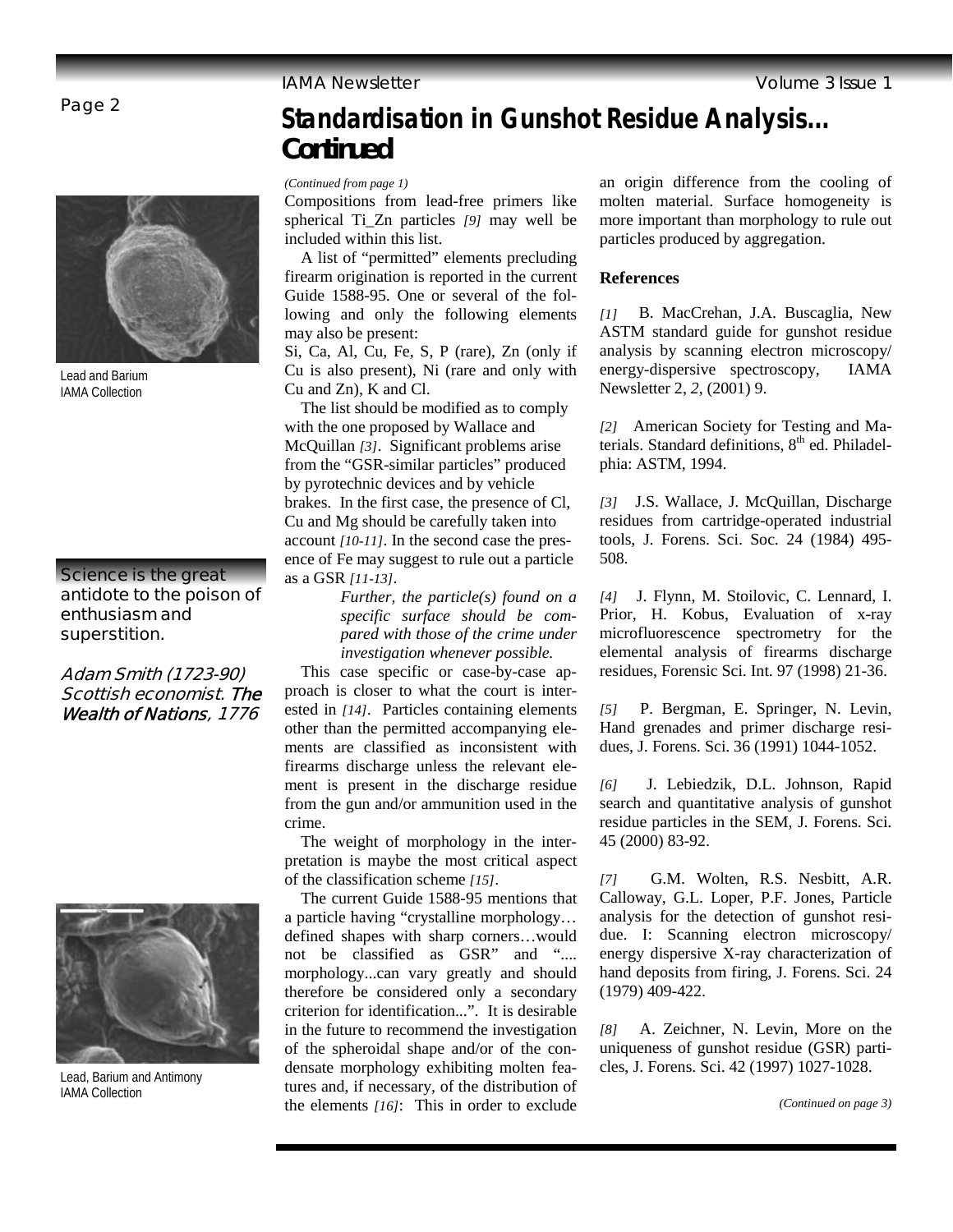## Page 3 **Standardisation in Gunshot Residue Analysis...** *Continued*

*(Continued from page 2)* 

*[9]* N. Levin, T. Tsach, P. Bergman, E. Springer, A survey of titanium and zinc particles in samples collected from suspects, presented at the Second European Academy of Forensic Science Meeting, Cracow, 2000.

*[10]* P.V. Mosher, M.J. McVicar, E.D. Randall, E.H. Sild, Gunshot residue-similar particles produced by fireworks, Can. Soc. Forens. Sci. J. 31 (1998) 157-168.

*[11]* J.R. Giacalone, The Aerospace Report refreshed, revisited and reconsidered, IAMA Newsletter 1, *3*, (2000) 5-6.

*[12]* L. Garofano, M. Capra, F. Ferrari, G. P. Bizzaro, D. Di Tullio, M. Dell'Olio, A. Ghitti, Gunshot residue. Further studies on particles of environmental and occupational origin, Forensic Sci. Int. 103 (1999) 1-21.

[13] C. Torre, G. Mattutino, V. Vasino, Piombo, bario ed antimonio in particelle non correlate a sparo, Zacchia 73 (2000) 137-148.

*[14]* F.S. Romolo, P. Margot, Identification of gunshot residue: a critical review, Forensic Sci. Int. 119 (2001) 195-211.

*[15]* D. Kowal, S. Dowell, How do you weight of morphology in the interpretation of your P-GSR results? IAMA Newsletter 2, *2*, (2001) 10.

*[16]* S. Basu, Deflection modulation imaging of elements in the scanning electron microscope with energy-dispersive X-rays, Journal of Computer Assisted Microscopy 2 (1990) 25-45.

### Francesco Saverio Romolo

Istituto di Medicina Legale e delle Assicurazioni University "La Sapienza" Viale Regina Elena 336, 00161 Rome tel.  $+39-06-49912552$ fax  $+39-06-49912552$ FrancescoSaverio.Romolo@uniroma1.it Italy



Lead, Barium and Antimony IAMA Collection

**Science is what you know. Philosophy is what you don't know.** 

**Bertrand Russell (1872-1970) English philosopher, mathematician** 

## **Call For Papers!**

 At IAMA, we are committed to providing our subscribers with information that is timely and beneficial, and we welcome any suggestions for topics or articles. In addition, we are always looking for abstracts, papers and/or articles from our subscribers regarding research projects, proposals, interesting case studies, etc. If you have something you would like to see published in the upcoming newsletter, please submit to:

Michael V. Martinez or James Garcia mmartinez@co.bexar.tx.us jdgarcia@co.bexar.tx.us (210) 335-4117 (210) 335-4116

Fax: (210) 335-4101



Lead, Barium and Antimony IAMA Collection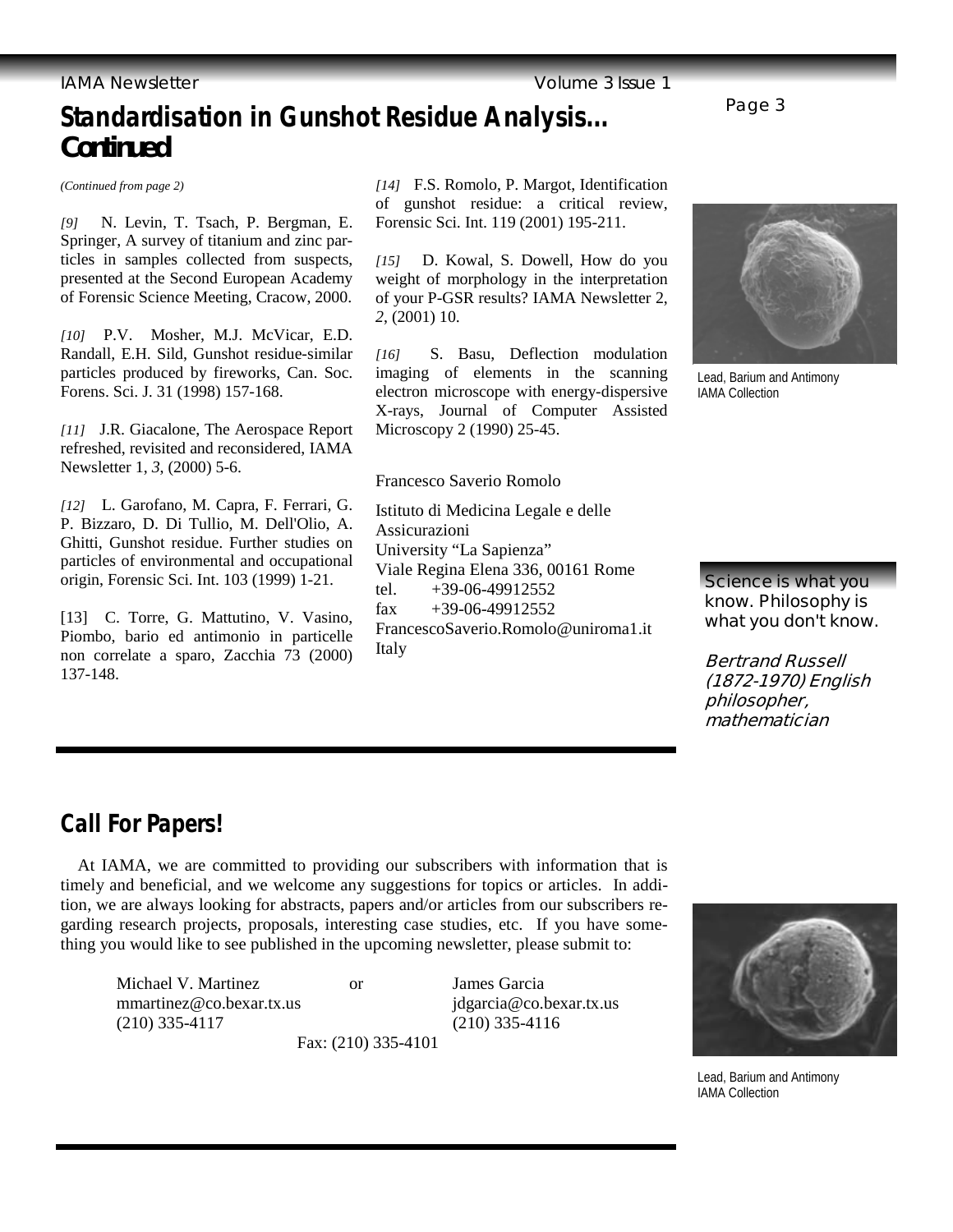## **Forensic Application of an ESEM**

**ENVIRONMENTAL SCANNING ELECTRON MICROSCOPE (ESEM)**

has been installed in Forencic Institute in Zagreb, Croatioa in late 1998. Since then extensive experimental work has been conducted.

Classical electron microscope must have a high vacuum (HV) inside its chamber. ESEM can have a high vacuum of  $(-10^{-6}$  Torr) inside its chamber but also can work in low vacuum mode of  $(-0.1 - 1.00$  Torr), or in ESEM mode  $(1 - 50$  Torr).

 This allows us to analyse samples of biological origin in their natural state. Samples of biological origin, (garments made of wool, pieces of human tissue, wood, leaves, branches, etc.), can be analysed in ESEM mode in their natural state and without any preparation. Samples of biological origin have high water content. In high vacuum the water freezes so we do not observe samples in its original state. Forensic applications urge for nondestructive and in-vivo analysis so this type of instrument is desirable. Besides that, ESEM has another advantage: samples need not be electrically conductive. With ESEM we can work with electrically conductive samples as well as with electrically nonconductive samples without coating. GSR analysis with classical SEM working in HV can work only with carbon tapes that are electrically conductive and can take away electrical charge. Working with electrically nonconductive tapes is also possible but they have to be coated before inserting in a

### chamber of the SEM. Charging effects in classical SEM could also be reduced by reducing the high voltage of the electron beam, but this makes EDX analysis more complicated because with low energy primary electron beam it is possible to excite efficiently only L-lines of elements (the beam energy must be roughly two times the energy of line of interest). Excitement of favourable well separated K-lines is possible only with strong energy primary beam (25-30 kV). Classical SEM can not overcome this difficulty. ESEM offers the possibility of EDX analysis of nonconductive samples with any accelerating voltage. GSR analysis on paper, wood, textile, leather and similar material can be performed directly and in its natural state without pretreatment. Forensic application of ESEM in Forensic Institute in Zagreb, Croatia, is divided in two sections: GSR analysis in High Vacuum Mode and GSR analysis in Low Vacuum and ESEM Mode.

### **GSR ANALYSIS in HIGH VACUUM MODE**

GSR analysis in HV was divided in several topics:

• **Comparison of the effectiveness of different taping techniques**: reading related literature one can find information that one has to continue taping the hand even if the tape is no longer sticky: "*It is important to cover the sampled area at least three time even if adhesive has lost its tackiness. The adhesive is quite soft and particles can still be pressed into the surface even if there is no discernable stickiness left" (Handbook of Firearms and Ballistics by Brian J. Heard)*. According to our experience this is not true. Adhesive tapes are sticky at the beginning and efficiently collect particles but, unfortunately, after some time they lose their stickiness and collecting of particles is not efficient any more. We use circular carbon adhesive tapes (12.5 mm in diameter) mounted on an aluminum stub. Results of our experimental work shows us that during first 20- 30 dabs adhesive tape is still sticky and effectively collects GSR particles. Between  $30<sup>th</sup>$ -50<sup>th</sup> dab (press), stickiness of the tape is greatly reduced and effectiveness of collecting particles is greatly reduced. It seems that the tape is not collecting any new GSR particles, but also not losing already collected GSR particles. If we continue after the  $50<sup>th</sup>$  dab, it seems that adhesive tape has completely lost its stickiness. Not only does the tape not collect any new GSR particles, but the tape starts to lose GSR particles that were already collected on the tape. Al- *(Continued on page 5)* 



Lead, Barium and Antimony IAMA Collection

**But are we sure of our observational facts? Scientific men are rather fond of saying pontifically that one ought to be quite sure of one's observational facts before embarking on theory. Fortunately those who give this advice do not practice what they preach. Observation and theory get on best when they are mixed together, both helping one another in the pursuit of truth. It is a good rule not to put overmuch confidence in a theory until it has been confirmed by observation. I hope I shall not shock the experimental physicists too much if I add that it is also a good rule not to put overmuch confidence in the observational results that are put forward until they have been confirmed by theory.** 

**Sir Arthur Stanley Eddington (1882-1944) English astronomer and physicist.**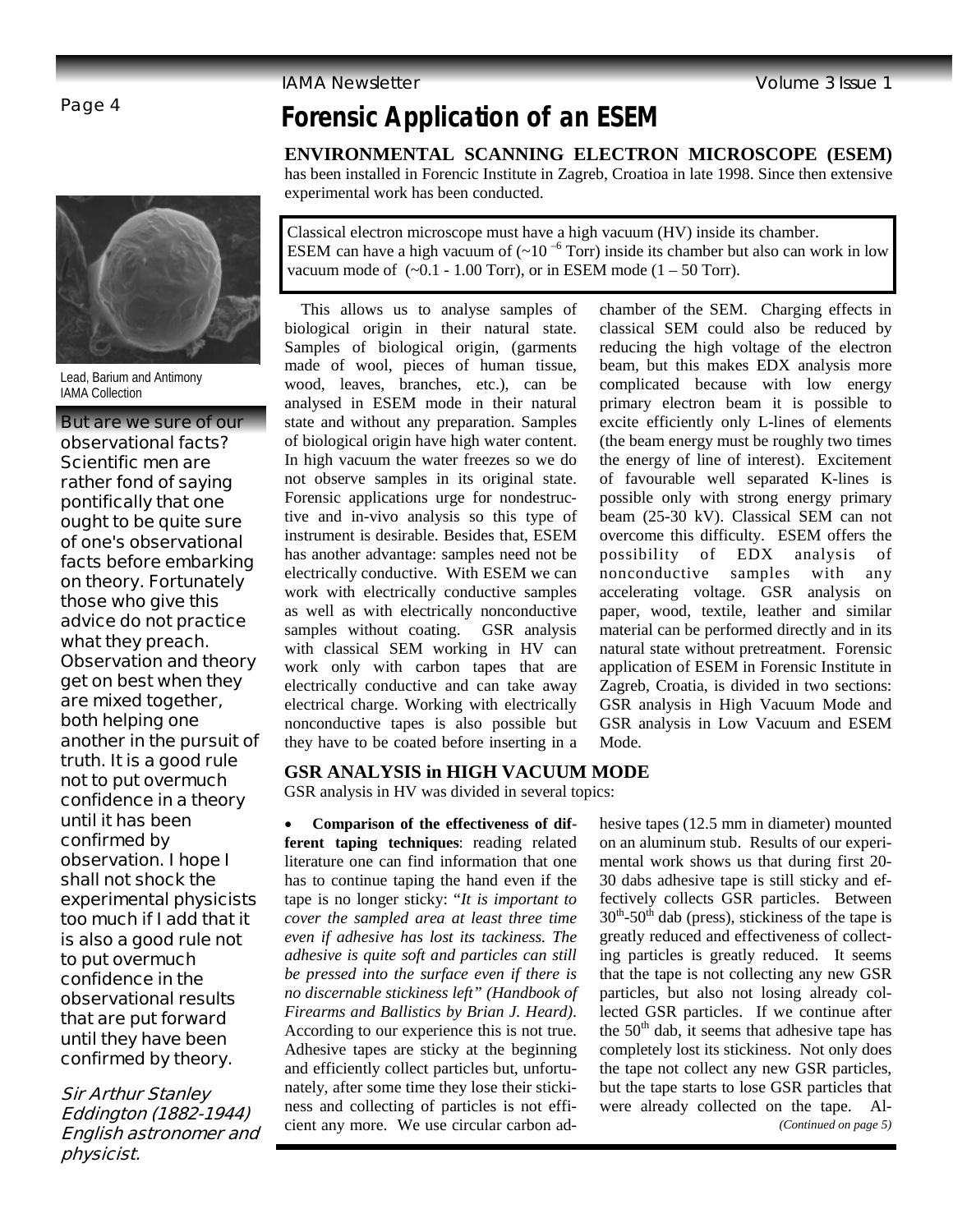### **IAMA Newsletter Contract Contract Contract Contract Contract Contract Contract Contract Contract Contract Contract Contract Contract Contract Contract Contract Contract Contract Contract Contract Contract Contract Contrac**

## **Forensic Application of an ESEM...***Continued*

*(Continued from page 4)*  though we don't have statistical proof for it, our extensive work in a period of two years led us to the next conclusion:

**One adhesive tape (standard carbon double sided tape of 12.5 mm in diameter mounted on an aluminum stub) should be dabbed on a skin of a hand maximum 50 times. If 50 dabs are not enough to cover desired area on a hand, we must continue with another, fresh tape.**

 In other words, this means that a single adhesive tape can efficiently cover just a fragment of a hand. In order to efficiently cover the whole hand we must use more than one tape. In our experience, optimum will be 5-6 tapes for one hand. On the other hand, this would greatly increase the cost of GSR analysis per one suspect because of need for more tapes. Our experience shows that total time of GSR analysis for increased number of tapes does not necessary increase proportionally. Extra tapes with no GSR particles present will be analyzed in a shorter time than tapes with a high number of GSR particles.

*So, in order to compromise, the final conclusion is that the optimal number of tapes per one hand should be between 3 and 4 tapes.*

• **Distribution and number of GSR particles on shooter's hands**: one of the most important questions in GSR analysis is the question of distribution of GSR particles on the shooter's hands. To obtain distribution of GSR particles on shooter's hands we performed many shooting tests indoor and outdoor. In order to minimize influence of contamination, prior to shooting, the barrel of a pistol was carefully cleaned and hands washed. We used two pistols in caliber 9x19 mm: "Glock", M-19 and "HS". Ammunition used was "Geco", "PPU", "HP" and "S&B". In this topic, sampling of hands were performed immediately after shooting. According to reasoning from an earlier topic, each hand was taped with 4 tapes. Tape "A" was used to tape the forefinger and middle finger, tape "B" was used to tape a middle of back of the hand (between forefinger and middle finger and a thumb. Tape "C" was used to tape thumb. Tape "D" was used to tape a palm.

 Double-sided carbon adhesive tape of 12.5 mm in diameter mounted on an aluminum stub was used in this experiment to collect particles. Results of the experiment are in agreement with similar experiments elsewhere. The number of unique GSR particles rapidly (exponentially) decrease with *(Continued on page 6)* 



Lead, Barium and Antimony IAMA Collection

**The mind likes a strange idea as little as the body likes a strange protein and resists it with similar energy. It would not perhaps be too fanciful to say that a new idea is the most quickly acting antigen known to science. If we watch ourselves honestly we shall often find that we have begun to argue against a new idea even before it has been completely stated.** 

> **Wilfred Batten Lewis Trotter (1872-1939) English surgeon.**





Page 5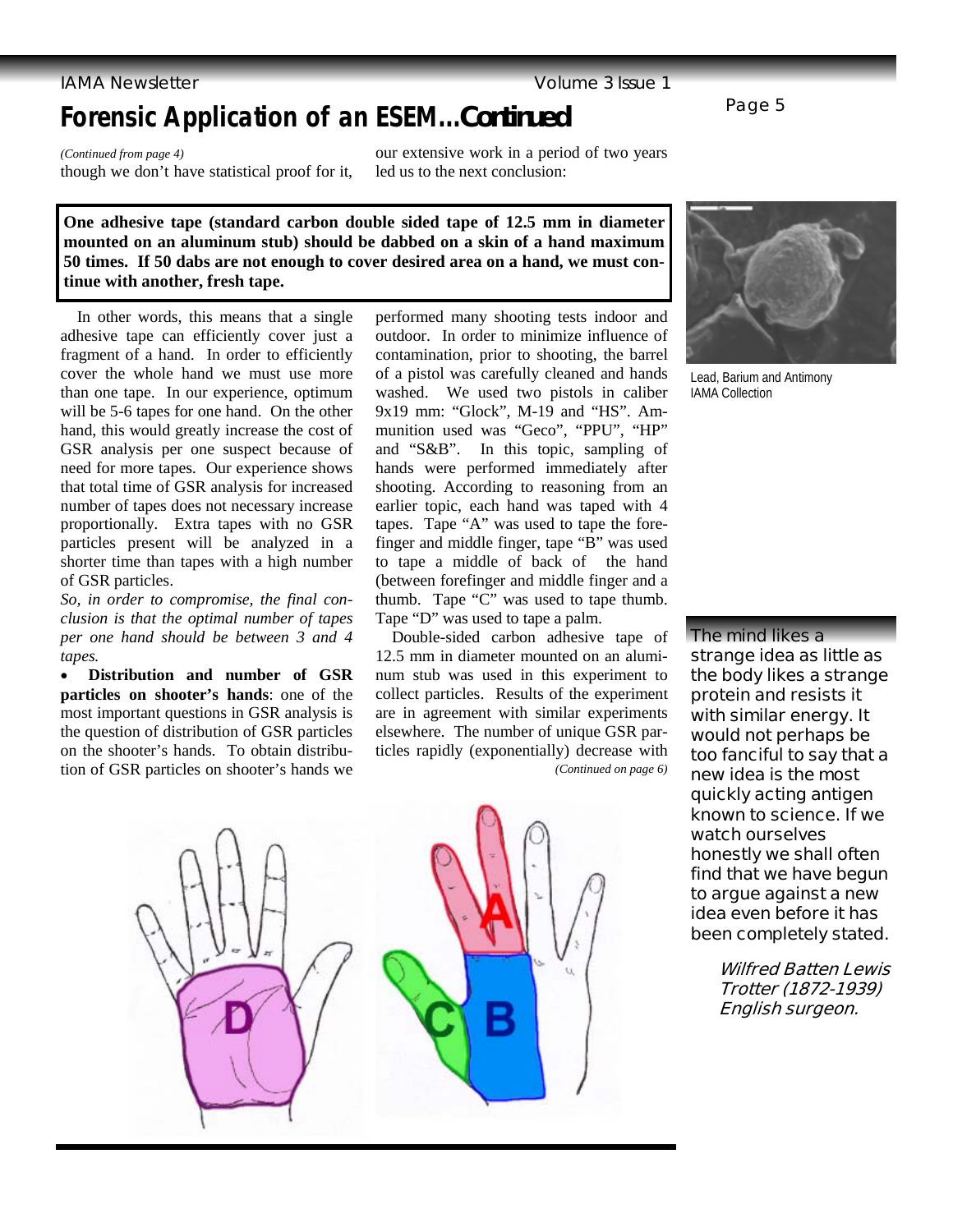### **IAMA Newsletter Contract Contract Contract Contract Contract Contract Contract Contract Contract Contract Contract Contract Contract Contract Contract Contract Contract Contract Contract Contract Contract Contract Contrac**

### Page 6



Lead, Barium and Antimony IAMA Collection

### **It requires a very unusual mind to undertake the analysis of the obvious.**

**Alfred North Whitehead (1861-1947) English philosopher and** 



Lead, Barium and Antimony IAMA Collection

## **Forensic Application of an ESEM...***Continued*

### *(Continued from page 5)*

time between shooting and sampling hand (taping). Three to four hours after shooting from a 9x19 mm pistol (indoors and outdoors) in ideal conditions (hands were not washed after shooting), there were practically no GSR particles on the shooter's hands. This means that in real casework GSR analysis will be useful for suicides (no GSR particle removal after shooting). In all the other shooting cases where GSR analy-

sis on living subjects is needed (attempted murder, murder, etc.), it is not realistic to expect that police officers will be able to find and sample the suspect within 3 hours maximum. This imposes us to expand our sampling technique and to sample not just hands but also clothing, pockets, face, hair, moustache, beard, eyebrow, nostrils and other, as is common practice in some countries (e.g. GB).



### **mathematician GSR ANALYSIS in LV and ESEM MODE**

GSR analysis in LV and ESEM mode is divided in several topics:

• **Influence of hand cream on GSR particle detection:** in order to determine whether hand cream has any influence on GSR particle detection the following experiment was conducted. First, the shooter would carefully wash his hands, put a lot of hand cream on his dry hands and finally shoot one shot from 9x19 mm pistol. Later, the same person would first wash his hands then shoot and finally put a lot of hand cream on his hands. In both cases, the pistol would be carefully cleaned before shooting and sampling of hands was performed immediately after shooting. Adhesive tapes used were heavily soiled with hand cream and it would be impossible to analyze the tapes in high vacuum because of high charging effect. Instead, tapes had been analyzed

in LV mode (~1.0 Torr). Surprisingly, it showed that the heavy layer of hand cream had no effect at all on GSR on hands.

• **Influence of blood on GSR particle detection:** interference of blood on GSR particle detection was expected. Some articles had been speaking about this problem due to high content of lead in blood, which would cause interference. To explore this difficulty, two types of experiments were conducted imitating real case situation of bloody hands of a shooter. In the first part of experiment, the shooter's hands without blood were taped and after that dry blood from real case garment was inserted on the tape. Small fragments of dry blood could be easily seen under an optical microscope. The tape was then submitted for automated *(Continued on page 7)*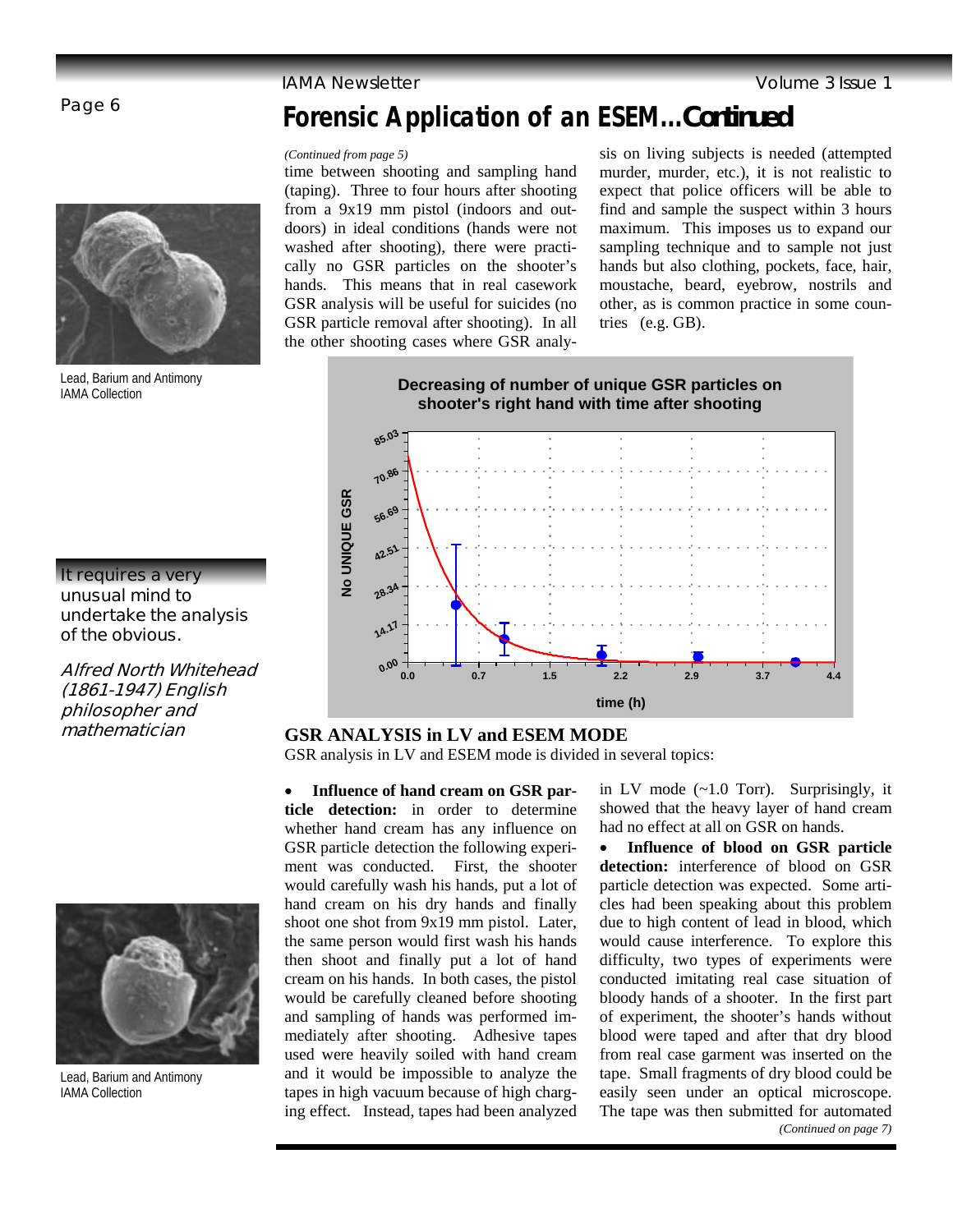## **Forensic Application of an ESEM...***Continued*

### *(Continued from page 6)*

GSR analysis which managed to find a large number of GSR particles on the tape except on the parts of a tape covered with dry particles of blood. The same was observed with small fresh drop of blood from laboratory. After drying the blood, an automated GSR analysis was performed. Results were the same as before. Obviously, the layer of blood was too deep for primary electron beam and even with 30.0 kV accelerating voltage it was not possible to reach GSR particles. It was also noted that there is no interference of blood in a sense that high content of lead in blood would disable GSR analysis. Blood interference is passive in nature. Practically, this means that those bloody areas on skin and garments should be carefully avoided during sampling.

• **GSR analysis directly on textile:** ESEM mode allows us to perform GSR analysis directly on textile (garment) without any pretreatment (coating). GSR particles positioned on the outer layer of a textile in the vicinity of the entrance hole of a bullet were analyzed by cutting of piece of the garment and inserting inside the chamber of ESEM. BSE imaging and EDX analysis of GSR particles was performed without problem. After manual search, "bright" particles could be detected and manual EDX analysis identified as GSR particles.

• **Detection of entrance/exit hole of a bullet on a garment:** although direct GSR analysis on a garment (as well as on other materials like wood, cement, ceramic, rock, glass, etc.) was no problem for ESEM, nondestructive method should be favorable. Also, it is easier and more convenient to tape the garment and analyze the tape. Depending on the sample, tape may not have high collecting efficiency but sometimes it is more important not to change the sample and to analyze it indirectly by use of transfer media (tape). If it shows not to be enough, we can always analyze it directly by cutting and inserting a piece of sample inside the chamber. Many experiments were conducted in such a way that a circular area of 10 cm in diameter around entrance and exit hole of a bullet on the garment were systematically taped and the tape analyzed by automated GSR. Results for entrance/exit hole were always compared to related results for control sample. This method gave unquestionable results regarding entrance/exit bullet hole conclusions. The same results were even seen after GSR analysis around the entrance of the bullet hole was analyzed using the Walker test which had yielded a negative result. It turned out that searching for nitrites and heavily soiling of the garment with alfanaftylamin, sulfanyl and acetic acid seemed to have no influence on GSR analysis at all.

• **Automated GSR analysis on nonconductive adhesive tape from an old Firearms Residue Kit-DEMO of Metropolitan Police Forensic Science Laboratory:**  Instead of small circular carbon tapes (12.5 mm in diameter) mounted on aluminum stubs, colleagues in London use big flexible strips of adhesive tape. Flexible strips have an advantage during taping curved areas but have a disadvantage that they are not conductive, so they need coating. ESEM allows us to work with nonconductive samples, so we taped a shooter's hand with the tape from the Kit, inserted the uncoated tape inside the chamber of the ESEM, and ran an automated GSR analysis without any problem. After that we tried similar experiments with other types of adhesive tapes and couldn't report any problems.

Vojin Mastruko, B.Sc. Ballistic and GSR Expert Forensic Institute "Ivan Vucetic" Ilica 335 10 000 Zagreb Croatia Tel. +385 1 3788-169 3788-524 Fax. +385 1 3788-051 E-mail: mastruko@mup.hr

Page 7

### **Forensic Science Organizations**

American Academy of Forensic Sciences (AAFS) **http://www.aafs.org/ Forensic Science** 

ASCLD : American Society of Crime Lab Directors **http://www.ascld.org/** 

Association for Crime Scene Reconstruction **http://www.acsr.org/** 

Australian & New Zealand Forensic Science Society **http://www.nifs.com.au/ ANZFSS/ANZFSS.htm**l

California Association of Criminalists **http://www.cacnews.org/** 

Canadian Society of Forensic Sciences **http://www.csfs.ca/** 

ENFSI : European Network of Forensic Institutes **http://www.enfsi.org/** 

International Association for Identification (IAI) **http://www.theiai.org** 

Association of Firearm and Toolmark Examiners **http://www.afte.org/** 

Southwestern Association of Forensic Scienctists **http://www.swafs.org/** 

Midwestern Association of Forensic Scientists **http://mafs.net/** 

The Forensic Science Society **http://www.forensic-sciencesociety.org.uk/**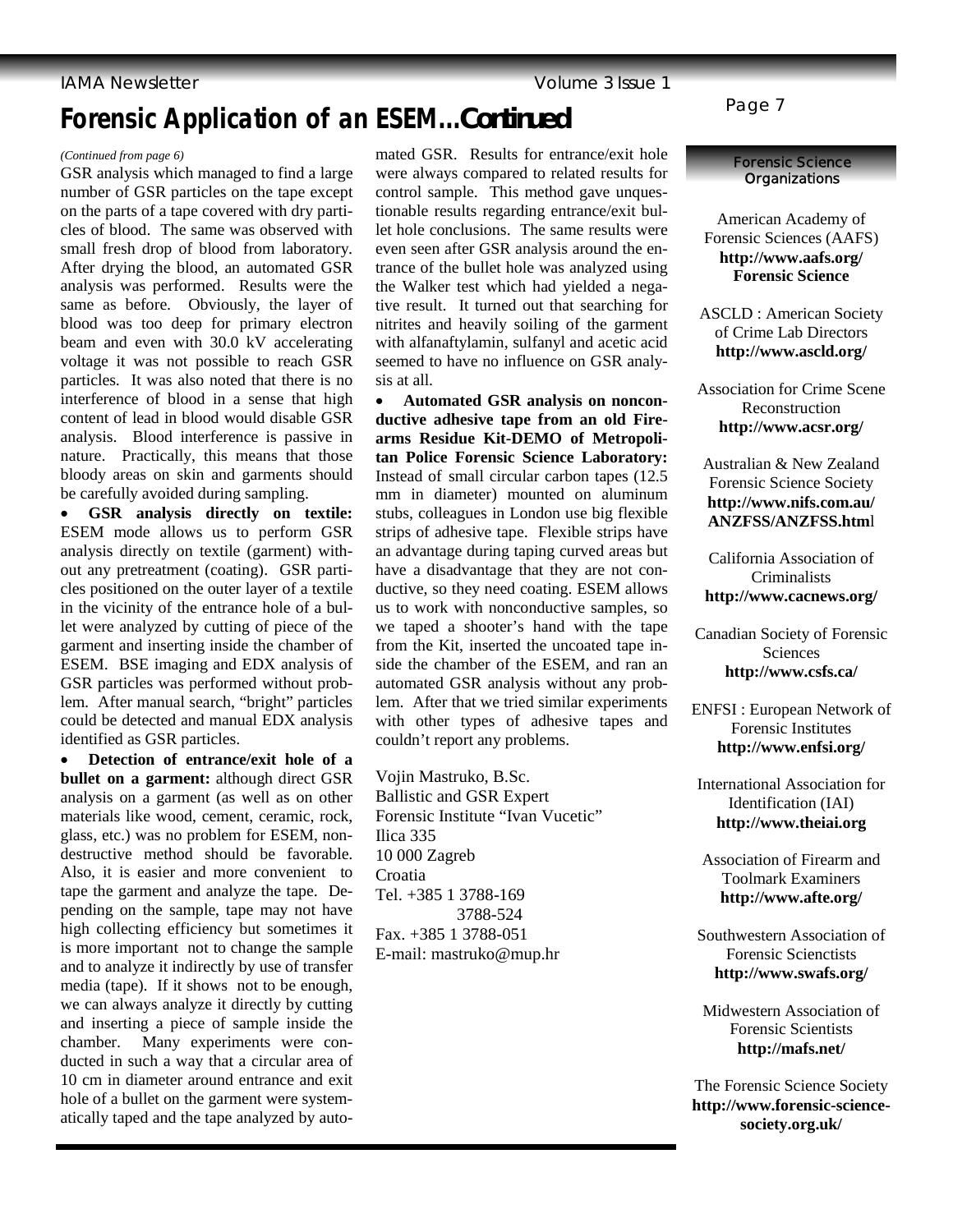### Page 8



Lead and Barium IAMA Collection

### **It is a capital mistake to theorise before one has data. Insensibly one begins to twist facts to suit theories instead of theories to suit facts.**

**Sherlock Holmes, the fictional creation of Arthur Conan Doyle (1859-1930) British physician and novelist**



Lead, Barium and Antimony IAMA Collection

## **Forensic SEM Discussion Group-***Follow Up*

 Recently we began a list-serve to satisfy the need for communication among laboratories performing SEM in the Forensic discipline. We decided to use the "Yahoo Egroups" mail utility, since this Yahoo provides many list-serve features, it is very easy to use, and best of all – it is free! We established it with maximum security – it is not listed in the Yahoo directory, and membership is restricted to those very closely aligned with criminal justice process - primarily government Forensic laboratories. Within these restrictions, all members have access to all of the features. Begun in November, 2001, we now have 180 members representing about 130 individual laboratories worldwide.

 Although the list-serve encourages posts regarding ALL SEM/EDS related topics, most of the conversations thus far have related to GSR. There has been an interesting

assortment of topics to date, including methods, instrumentation, and interpretations.

 We have been trying to invite every individual that is either actively involved or interested in SEM. Unfortunately this effort has been slowed by "real world" time constraints of the moderator as well existing mailing lists that do not include email addresses.

 If you are not subscribed, but feel you should communicate or listen to "all you ever wanted to know about GSR" issues, then please contact me as the list-serve moderator, and I will subscribe you. Again, unfortunately, this membership is restricted to those directly involved with Forensic issues.

See you on-line!

Dennis Ward, FBI DCWard@concentric.net

## **Notes from the AAFS GSR Meeting**

 An impromptu GSR meeting was held at the American Academy of Forensic Science convention in Atlanta on 13 February 2002. Mike Trimpe used the Yahoo Forensic SEM users group to suggest the meeting. If you wish to join this group, contact Dennis Ward at DCWard@concentric.net.

**ATTENDEES:** Mike Trimpe, Hamilton County Coroner's Laboratory, Ohio; Dan Van Gelder, Baltimore PD Laboratory; Bob Clemmens, Georgia Bureau of Investigation Laboratory; Elizabeth Ziolkowski, Boston PD Laboratory; Lee Fadness and David Flohr, United States Army Criminal Investigation Laboratory.

- Mike Trimpe gave a PowerPoint presentation on the analysis of fireworks residues.
- Mike did not find Pb/Ba/Sb particles in the combustion products from commercially available fireworks. He did find Pb/Ba and Pb/Sb particles.
- Magnalium (a Mg/Al alloy) is commonly used in fireworks. Therefore, fireworks residues often have high levels of Mg while primer particles do not.
- The book "Wizards of Pyrotechnic Formulary" is a good source for chemical compositions of fireworks. Of the 2417 formulations listed in this book, 25% contain Sb, 9.5% contain Ba, 2.4% contain Pb, 2% contain Ba/Sb, 0.5% contain Pb/Ba, and 0.1% contain Pb/Sb. Only one formulation contains Pb/Ba/Sb.
- The case information sheets provided in the SEM/GSR kits used by the Ohio system include a block that asks "Have you handled, used, or been around fireworks residue recently?" Only one case sheet has ever been marked in the affirmative for this question. *(Continued on Page 9)*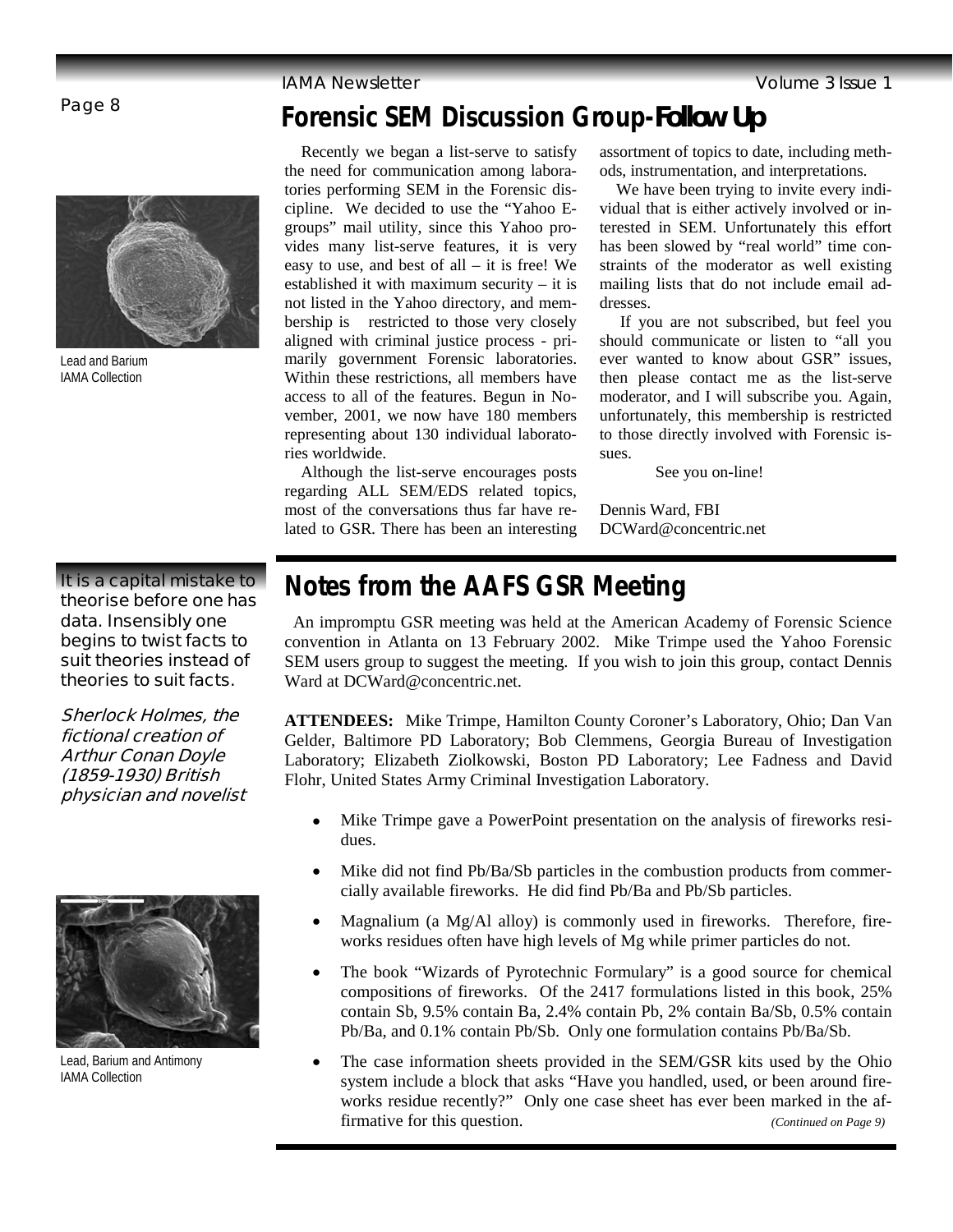### **IAMA Newsletter Contract Contract Contract Contract Contract Contract Contract Contract Contract Contract Contract Contract Contract Contract Contract Contract Contract Contract Contract Contract Contract Contract Contrac**

# **Notes from the AAFS GSR Meeting-***Continued* Page 9

*(Continued from page 8)* 

- The Centre of Forensic Sciences includes a "Gunshot Residue Information" sheet with all of their GSR reports. This sheet includes the statement "Some pyrotechnic devices, if they contain all of the elements lead, barium and antimony, may generate particles similar in size range and composition to GSR." This sheet includes information on GSR under the headings of "Introduction", "Examination", "Interpretation", and "Glossary".
- The article "Gunshot Residue-Similar Particles Produced by Fireworks" from the Canadian Society of Forensic Science Journal, Vol. 31, No. 3, (1998) pp 157-168 was discussed.
- The ASTM standard E 1588, "Standard Guide for Gunshot Residue Analysis by Scanning Electron Microscopy/Energy Dispersive X-ray Spectroscopy" was discussed. A revision of this standard was recently written and voted on. It did not pass. Two problems with the revision include the lack of definitions for the words "characteristic" and "indicative", and a list of elements allowed to be present in GSR which implies a list of "forbidden" elements, some of which do, in fact, occur in GSR.
- Of the laboratories represented, three are currently analyzing GSR by SEM/ EDS. One lab reports the presence of GSR based on finding Ba/Sb particles if other "odd" particles are not found. One laboratory reports the presence of GSR only if Pb/Ba/Sb particles are present. One laboratory will report the presence of Pb/Sb and Pb/Ba particles as characteristic but not unique to GSR.
- John Giacalone of the West Virginia Laboratory has done some work on GSRsimilar particles found on brakes. We attempted to view a PowerPoint presentation detailing his findings, but were unable to load it.
- Of the three laboratories analyzing GSR by SEM/EDS, two perform analyses on samples collected from clothing. One laboratory will not analyze collections from clothing since "…there is no way of knowing how long the residue, if present, has been on the clothing."
- Mike Trimpe presented a PowerPoint presentation on "The Top Ten Reasons for Finding and Not Finding GSR". Mike uses this presentation for training purposes.
- In order to prevent contamination and loss of particles, the Baltimore police bag the hands of suspects with Tyvek bags. These bags have string ties so they can be secured around suspect's wrists.
- Mike Trimpe said that that he no longer analyzes the inside of bags used to protect suspected shooter's hands because he has never found GSR in the bags unless it was also present on the hand stubs.

 We suggest that, if there is sufficient interest, such meetings of GSR examiners be held in the future at both national and regional forensic conferences.

GSR discussion notes summarized by:

Lee Fadness & David Flohr U.S. Army Criminal Investigation Laboratory



Lead, Barium and Antimony IAMA Collection

**All of physics is either impossible or trivial. It is impossible until you understand it, and then it becomes trivial.** 

**Ernest Rutherford (1st Baron Rutherford of Nelson) (1871- 1937) English physicist, born in New Zealand. Nobel prize for chemistry 1908**



Lead and Barium IAMA Collection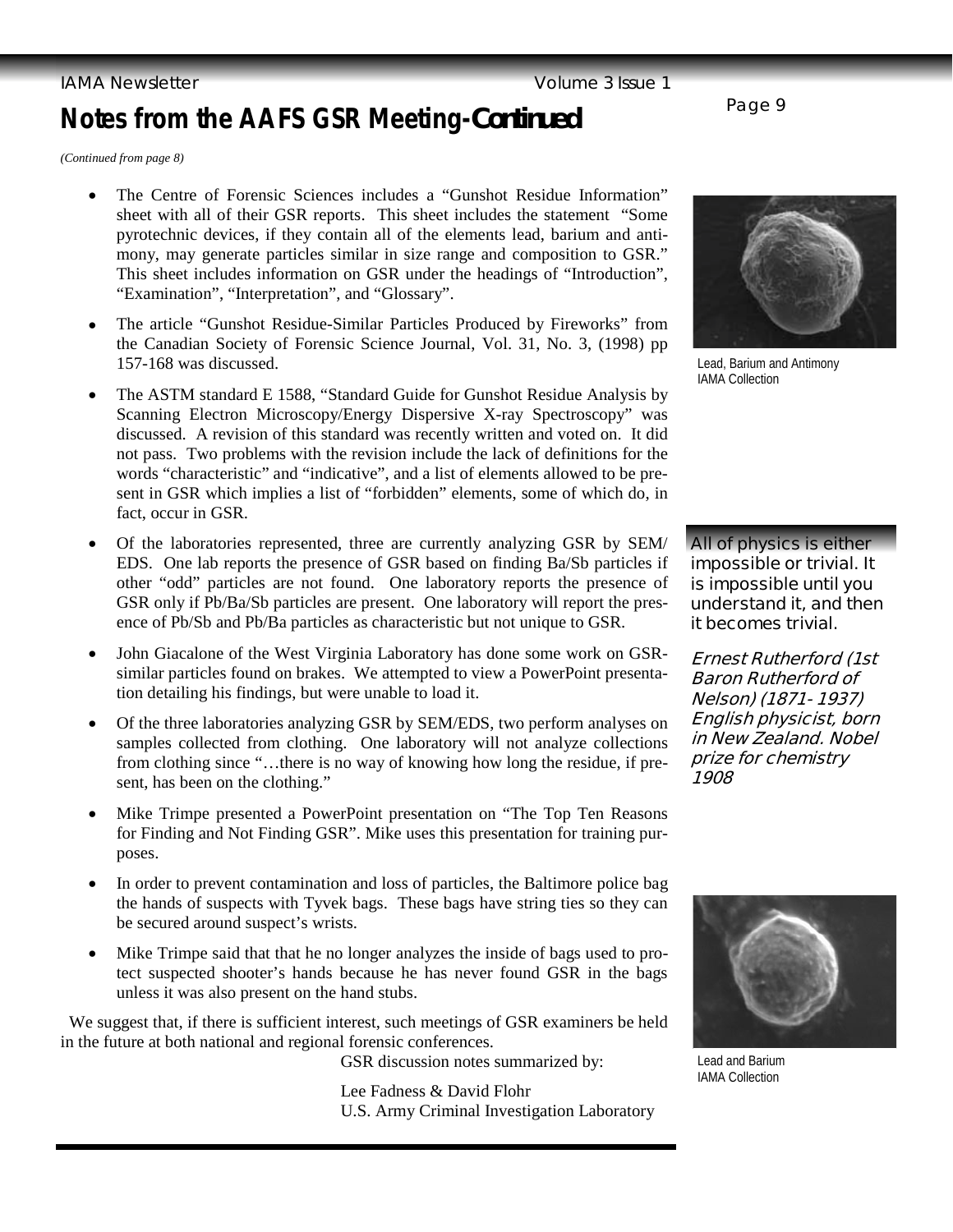

Lead, Barium and Antimony IAMA Collection

### **There are in fact two things, science and opinion; the former begets knowledge, the latter ignorance.**

**Hippocrates (c460 c.377 BCE) Greek physician. Law**



Lead, Barium and Antimony IAMA Collection

# *NEW-* **GSR Surface Collection Kit** Page 10

 IAMA is proud to introduce the new SEM Surface Collection Gunshot Residue Kit developed by Michael Martinez of the Bexar County Criminal Investigation Laboratory, and Jay Walker of Tri-Tech, Inc.

 Since more and more agencies are routinely collecting Gunshot Residue from surfaces other than a suspected shooter's hands, we have developed a Surface Collection Gunshot Residue Kit. This kit is designed to simplify collections in the field and to assure that the crime laboratory receives GSR samples that are clearly identifiable, (i.e. collected from table top, dashboard, door frame, car seat or clothing.)

 The vials holding the SEM mounts are labeled Sample Number 1, 2, 3 and 4, and each vial label has a write-on area to indicate where the sample was collected, (i.e.

door frame). In addition, the GSR Analysis Information Form requests a more detailed description of where the sample was collected, along with other information to assist the analyst.

 The Surface Collection Gunshot Residue Kits are available with 3 different SEM mounts, "C" Mount, "D" Mount and "Q" Mount.

The newly designed kits are exclusively distributed by:

> Tri-Tech, Inc. 4019 Executive Park Blvd., SE Southport, NC 28461 (800) 438-7884 phone (910) 457-0094 fax http://www.tritechusa.com E-mail: tritech@tritechusa.com